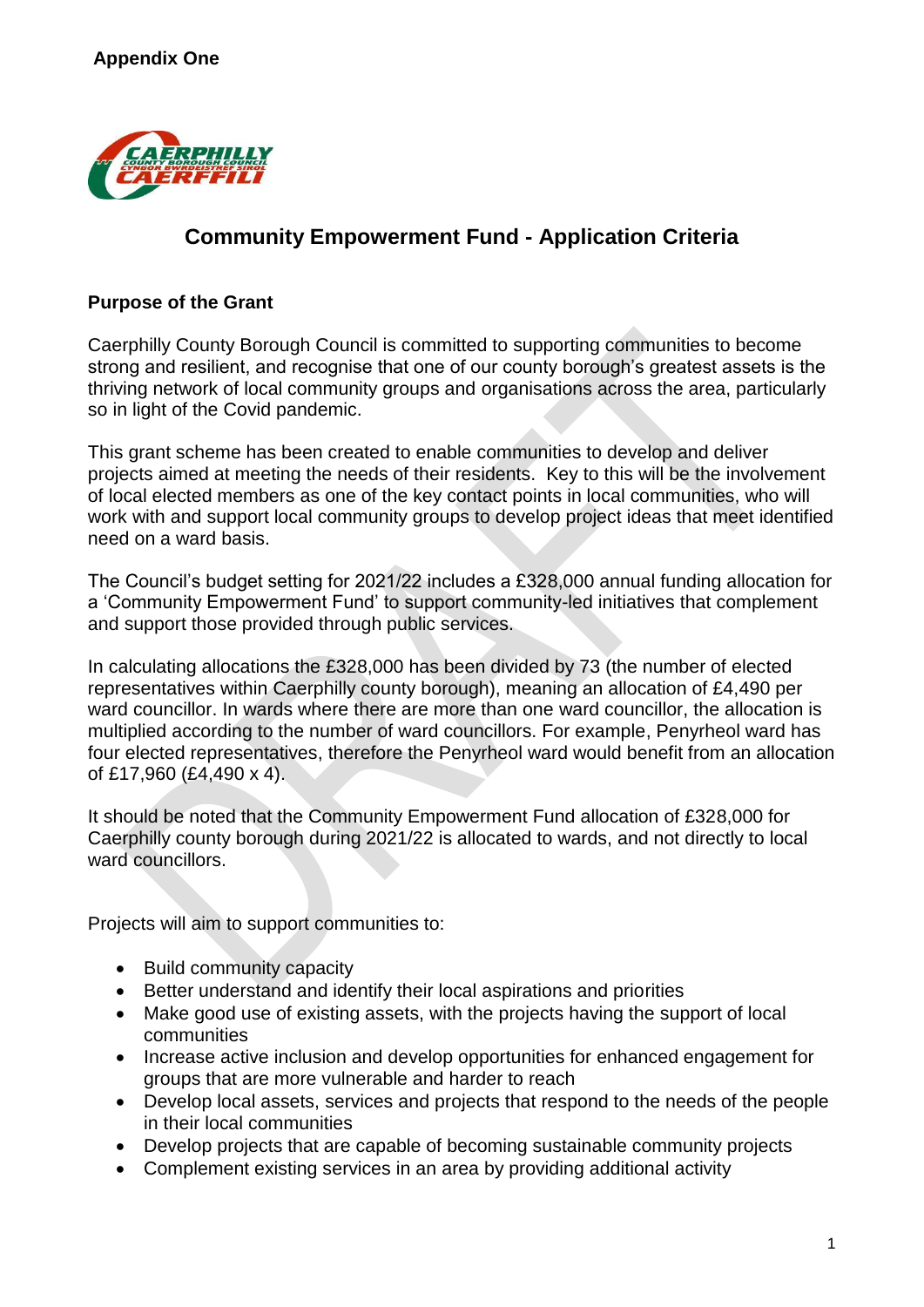## **Who can apply?**

Projects must be managed by a non-profit organisation based within Caerphilly county borough, of one of the following types:

- (i) Unincorporated voluntary/community organisation or club with an adopted constitution or rules (an agreement between a group of people who come together for a reason other than to make a profit e.g. voluntary group or sports club)
- (ii) Charities or Charitable Incorporated Organisations (CIOs) registered with the Charities Commission (these can be new or existing charities)
- (iii) Community organisations who are Companies Limited by Guarantee (CLG) with no share capital and are registered with Companies House (company is owned by guarantors and any profits are re-invested to help promote the non-profit objectives of the company)
- (iv) Community Interest Companies (CICs) which are not established or conducted for private gain: any surplus or assets are used exclusively for the benefit of the community (designed for social enterprises that want to use their profits and assets for the public good)

#### *Please note: All organisations must have their own bank account in the name of the organisation. If the organisation does not currently have a bank account, this must be addressed before a formal grant offer can be made.*

The following types of organisations will not be funded:

- (i) Any commercial/trading or profit-making organisations where the profits are shared amongst the Directors, shareholders or members
- (ii) This list is not exhaustive

## **What can be funded?**

The council's recent resident survey *'The Caerphilly Conversation'* sought views on what the Community Empowerment Fund could be spent on, with seven priority areas emerging from the feedback, therefore forming the basis for the application criteria for projects:

- Environmental projects, including awareness of biodiversity and increasing community activity
- Projects that support greater community cohesion
- Projects that aim to tackle isolation and loneliness across the community
- Digital inclusion projects
- Projects to encourage greater physical and mental wellbeing
- Activities for young people/educational activities (non-statutory)
- Initiatives that promote and encourage community safety
- Supporting community groups to establish

Applicant organisations will be required to evidence the need for their project or activity and the lasting benefits it will provide for the local community.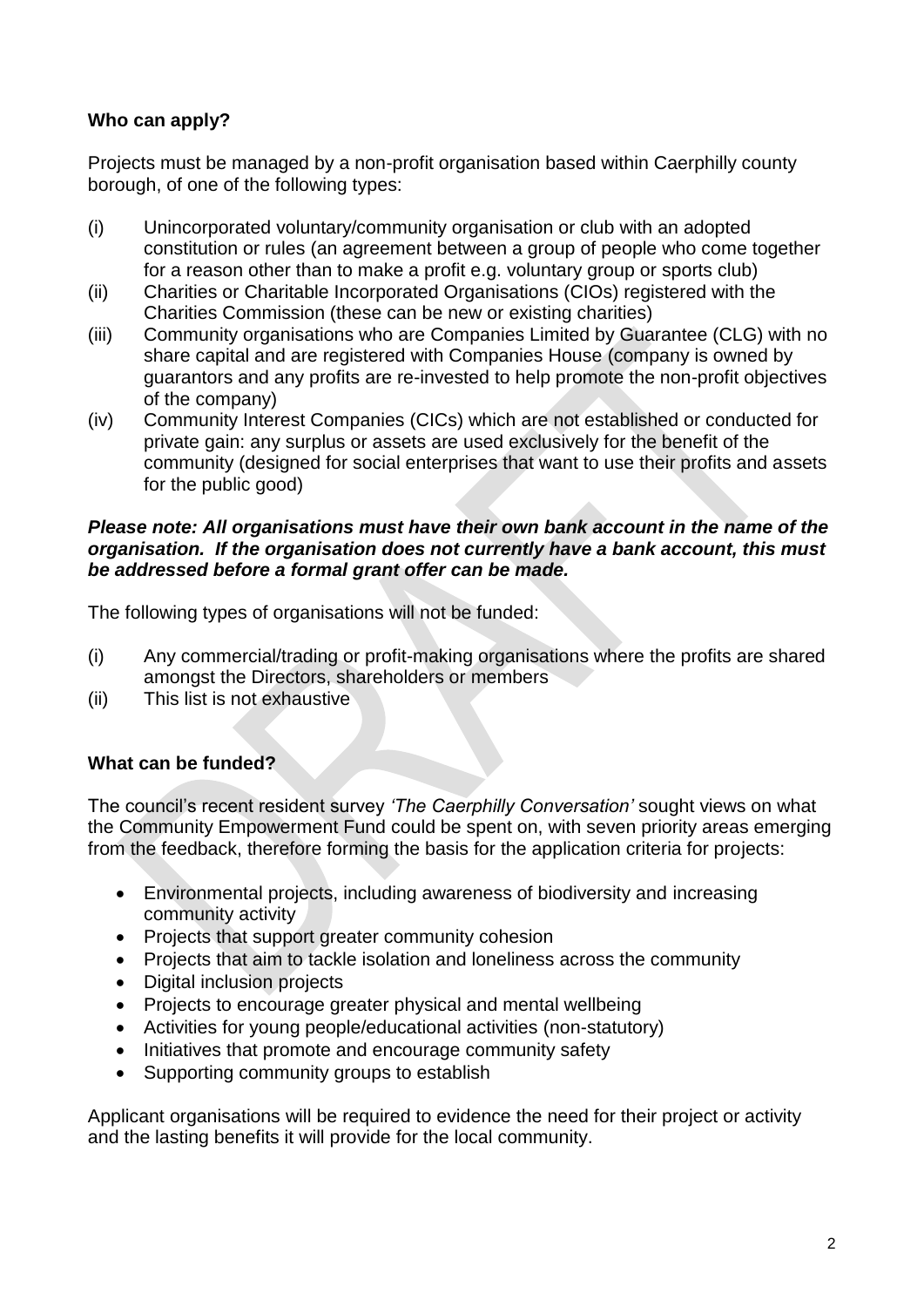## **What cannot be funded?**

- (i) Usual running costs of any organisation e.g. rent, utilities, insurance etc. The only exception to this is where organisation's have been formed in the six months prior to an application being made, where they can apply for one-off start-up costs.
- (ii) Subsequent grants for the same project or activity (by this we mean that any new application must be for activity substantially different to previous applications)
- (iii) Retrospective costs for any project i.e. costs for work already undertaken or equipment and/or materials that have been purchased or ordered prior to a formal grant offer being made and the Terms & Conditions of the grant being signed and submitted. If using a tender process, tenders cannot be awarded prior to a grant approval being made
- (iv) This list is indicative only and is not exhaustive

#### **When can an application be submitted?**

The closing date for the first round of the grant scheme will be 31<sup>st</sup> October 2021. Subsequent rounds will be dependent upon there being funding remain in the relevant ward pot, i.e. if all the funding in a particular ward is allocated in the first round there will be no further grant rounds for that ward in that financial year, however, there may be further application rounds in other wards. Applicants will be informed of the outcome of their application approximately 6-8 weeks after submission, depending on the total number of grants submitted in each round overall.

Applicants cannot apply for further grants in successive years i.e. if a successful application is made in the 2021/22 financial year (i.e. between 1<sup>st</sup> April 2021 and 31<sup>st</sup> March 2022), the applicant cannot make a further application until 1<sup>st</sup> April 2023 at the earliest.

#### **How much can be applied for?**

The maximum allocation available to an organisation/community group is £4,490 (in a single member ward). Approved projects in a single member ward where the total cost is less than £4,490, can be awarded a grant of up to 100% of the project costs (depending on the number of applications received in a particular application round).

Larger projects in a single member ward costing over £4,490 can receive a grant of up to the maximum amount (depending on the number of applications received in a particular application round), with the expectation that the remainder of the funding is sourced by the organisation/community group from other sources, or their own funding.

For multi member wards the ward councillors can choose to 'pool' their allocation to fund larger projects, up to the maximum amount that the ward members have agreed to pool (i.e. up to £8,980 in a 2 member ward, up to £13,470 in a 3 member ward). Ward members are not required to pool their allocation if they do not wish to.

Organisations/community groups may be offered less than the maximum amount if there are multiple applications from organisations or groups in individual wards in a single application round.

It is suggested that all applications are for a minimum of £1,000, which can be made up of a number of different items.